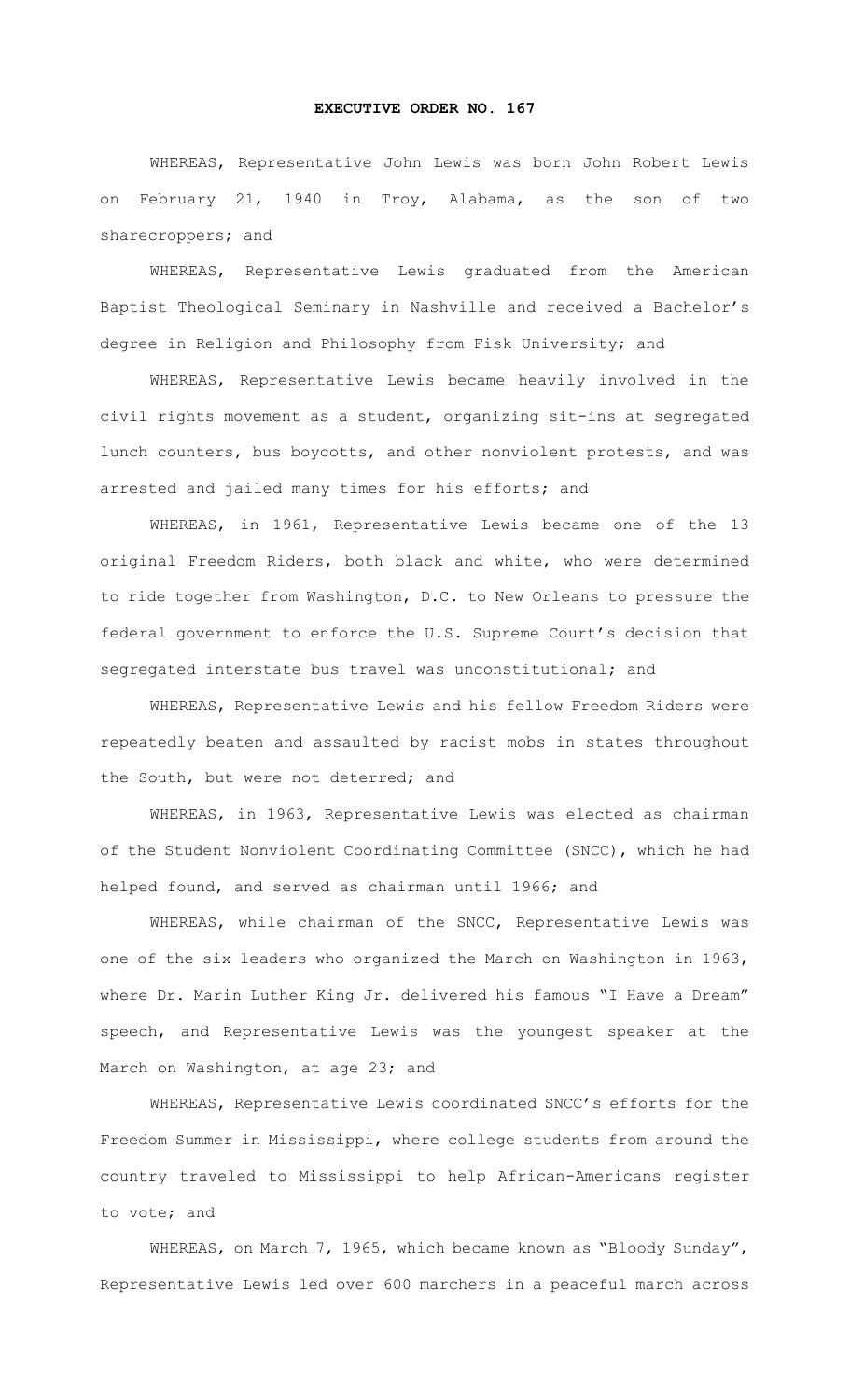the Edmund Pettus Bridge in Selma, Alabama, where they were met by Alabama State Troopers, who discharged tear gas and brutally beat many of the marchers with night sticks; and

WHEREAS, Representative Lewis was beaten so badly that his skull was fractured, but he managed to escape the assault, and even before going to the hospital, appeared on national television to call on President Lyndon Johnson to intervene; and

WHEREAS, Representative Lewis would bear physical scars on his head from that day for the rest of his life; and

WHEREAS, Representative Lewis went on to serve as associate director of the Field Foundation in New York City, director of the Southern Regional Council's Community Organization Project, and director of the Voter Education Project; and

WHEREAS, Representative Lewis served in President Jimmy Carter's administration as associate director of ACTION, which was described as "the federal domestic volunteer agency"; and

WHEREAS, in 1981, Representative Lewis was elected to an atlarge seat on the Atlanta City Council, and served in that role until 1986; and

WHEREAS, in 1986, Representative Lewis was elected to represent Georgia's Fifth Congressional District in the U.S. House of Representatives, and was re-elected 16 times, serving nearly 34 years in Congress; and

WHEREAS, during his time in Congress, Representative Lewis was a leading voice for racial justice, LGBTQ rights, national health insurance, comprehensive immigration reform, and gun safety; and

WHEREAS, Representative Lewis voted against and fiercely opposed the war in Iraq that was launched in 2003, and was repeatedly arrested for protesting the genocide in Darfur at the Sudanese embassy; and

WHEREAS, in 1988, Representative Lewis introduced a bill to create a national African-American museum in Washington, D.C., which was blocked for fifteen years, largely due to opposition in the Senate from Southern senators; and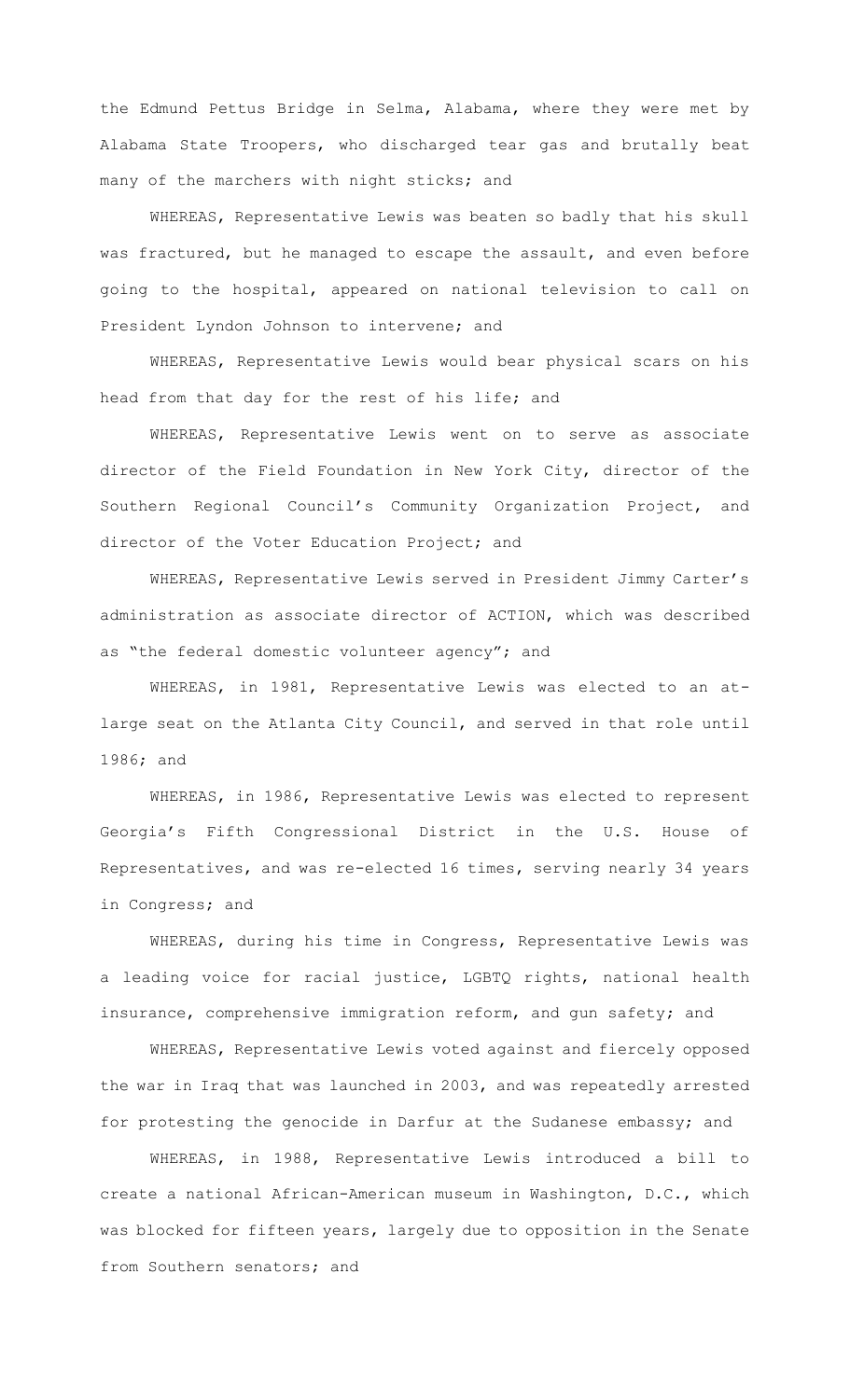WHEREAS, Representative Lewis continued to fight for the creation of such a museum, and in 2003, his bill was finally passed and signed into law, and the National Museum of African-American History and Culture opened on September 25, 2016; and

WHEREAS, Representative Lewis's autobiography *Walking with the Wind: A Memoir of the Movement*, was widely acclaimed and won numerous awards, including the Robert F. Kennedy Book Award; and

WHEREAS, Representative Lewis has received numerous awards for his courage, heroism, and leadership, including the Profile in Courage Award from the John F. Kennedy Library Foundation and the Springarn Medal from the NAACP; and

WHEREAS, Representative Lewis was the only living speaker from the March on Washington to be present on stage during Barack Obama's inauguration as the first African-American President, and in 2011, President Obama awarded Representative Lewis the Presidential Medal of Freedom; and

WHEREAS, Representative Lewis married Lillian Miles in 1968, and the two had a son, John-Miles, and remained married until Lillian's death in December 2012; and

WHEREAS, Representative Lewis passed away on July 17, 2020, at the age of 80, from pancreatic cancer; and

WHEREAS, as a towering figure of the civil rights movement, Representative Lewis forever changed America, as his work led to the establishment of civil rights and voting rights for millions of Americans who had been deprived of these basic liberties for centuries; and

WHEREAS, through his commitment, bravery, and sacrifice, Representative Lewis bent the arc of justice and pushed America closer to the ideals of equality and justice that are expressed in our Founding documents, but are not a reality for many Americans to this very day; and

WHEREAS, Representative Lewis continued his fight for economic, social, and racial justice for over three decades in the halls of